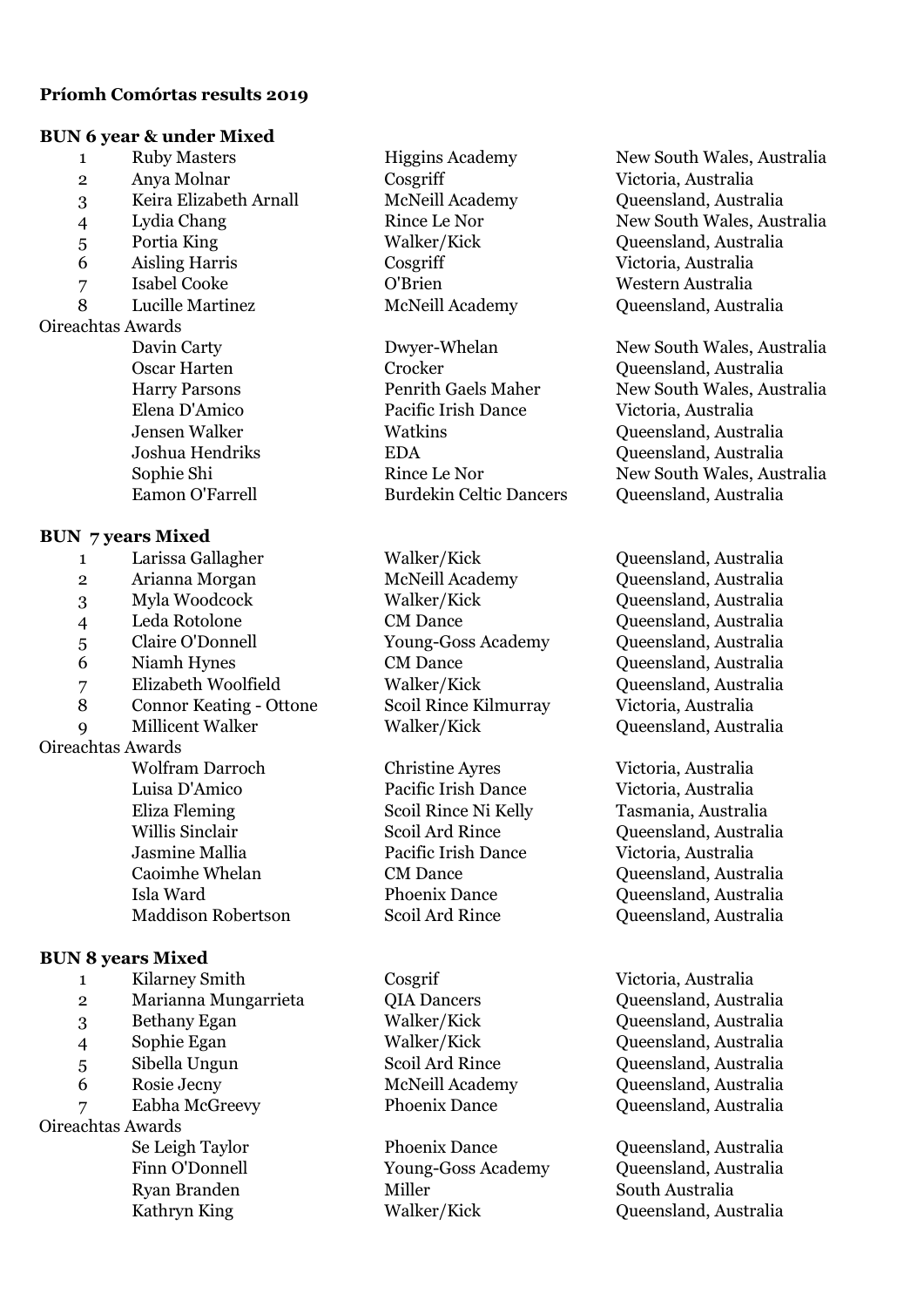#### **BUN 9 years Mixed**

1 Charlotte Morel Walker/Kick Queensland, Australia 2 Adrienna Van Kuyck CM Dance Queensland, Australia 3 Bridie Sly Phoenix Dance Queensland, Australia 4 Ava-Belle Hollingsworth McNeill Academy Queensland, Australia Oireachtas Awards Grace Mentane Phoenix Dance Queensland, Australia Eamon Warde Watkins Queensland, Australia **BUN 10 years Mixed** 1 Rebecca Jecny McNeill Academy Queensland, Australia 2 Ava Fraser Scoil Ard Rince Queensland, Australia 3 Hamish Egan Walker/Kick Queensland, Australia

Oireachtas Awards

## **BUN 11 years & over Mixed**

2 Kathryn Droutsas Cosgriff Victoria, Australia 3 Gianna Dunlevy McNeill Academy Queensland, Australia 4 Maegan Miotti Scoil Ard Rince Queensland, Australia Oireachtas Awards Lucinda Michaud Scoil Ard Rince Queensland, Australia Charlotte Georgas CM Dance Queensland, Australia Spencer Hodgson Scoil Ard Rince Queensland, Australia **TUS 8 & under Mixed** 1 Mackenna Van Heerden CM Dance CM Oueensland, Australia 2 Amelia Murphy Three Crowns Western Australia 3 Sienna Barclay The Sheard Academy New South Wales, Australia

Oireachtas Awards

## **TUS 9 years Mixed**

- 1 Taylor Deveny McAleer Victoria, Australia
- 
- 
- 4 Elizabeth Nairn Walker/Kick Queensland, Australia
- 

Oireachtas Awards

# **TUS 10 years Mixed**

- 
- 
- 3 Caitlin Lawrence Miller Miller South Australia

4 Kaydee O'Brien International Dance Affair Queensland, Australia

5 Lachlan Lay Mulcahy Victoria, Australia

Isobel O'Neill Bilton Academy Victoria, Australia Claire Snowden McNeill Academy Queensland, Australia

1 Lily Cegielski Walker/Kick Queensland, Australia

Eili Considine The Sheard Academy New South Wales, Australia Lilly Roesner Scoil Ard Rince Queensland, Australia

2 Nicholas Frogley Young-Goss Academy Queensland, Australia 3 Molly Spain CM Dance Queensland, Australia 6 Eabha Doherty Watkins Queensland, Australia

Sophia Macri **Rince Le Nor New South Wales, Australia** Talitha Boike Walker/Kick Queensland, Australia Orla Cussen Miller South Australia Liam Donnelly **EDA** EDA Queensland, Australia Andrea Wong Rince Le Nor New South Wales, Australia Laylah Steffler Scoil Ard Rince Queensland, Australia

1 Taylah Mann Watkins Queensland, Australia 2 Hanbee Park McNeill Academy Queensland, Australia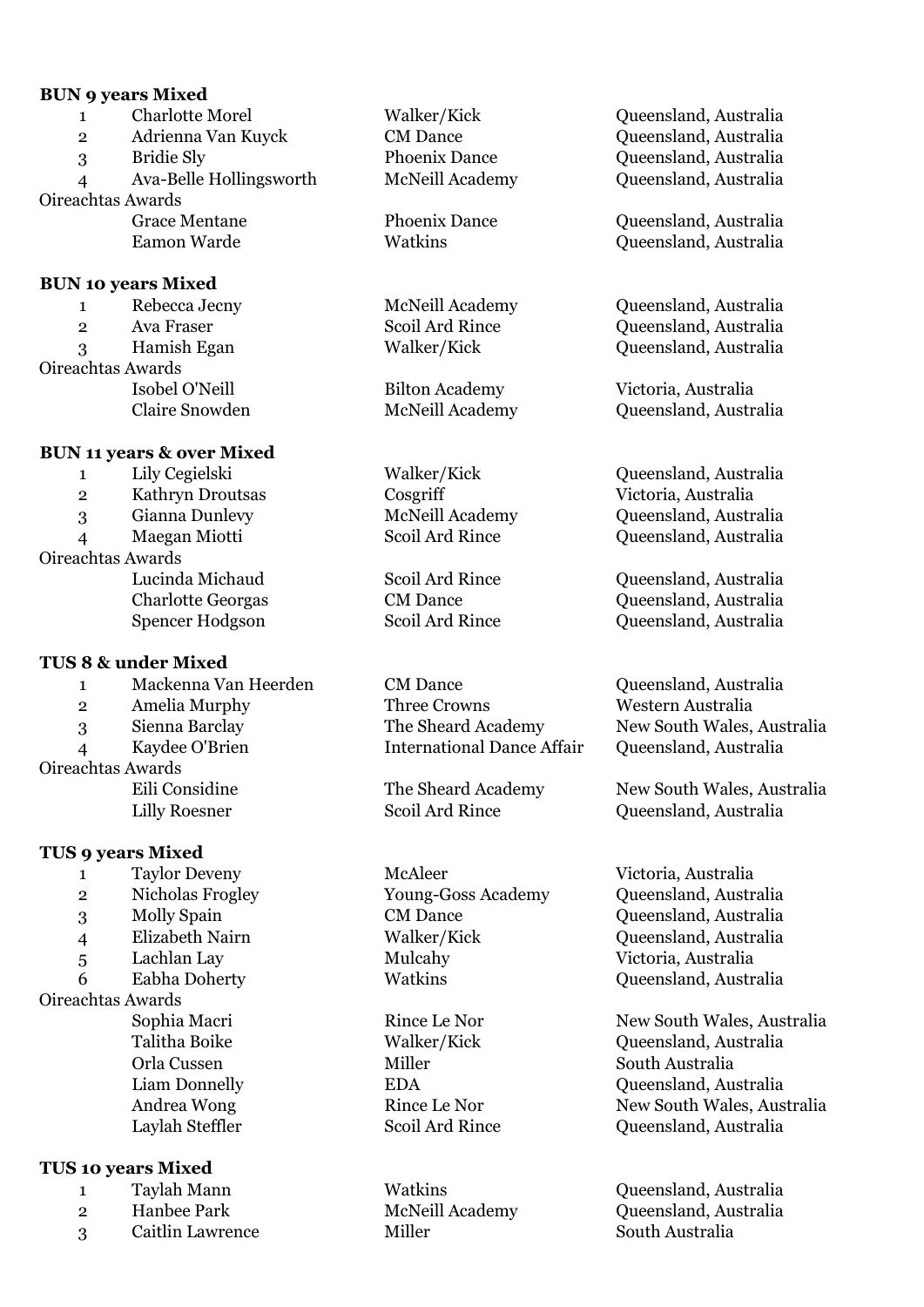- 
- 
- 6 Mila Ording Jespersen Hall Victoria, Australia
- 
- 
- 

## Oireachtas Awards

#### **TUS 11 years Mixed**

- 
- 

#### **TUS 12 & over Mixed**

- 1 Billie Hunter Young-Goss Academy Queensland, Australia
- 
- 
- 
- 5 Hannah Van Geest QIA Dancers Queensland, Australia
- 
- 

## Oireachtas Awards

#### **MEAN 8 years & under**

 Faye Conway O'Brien Western Australia Ava Weir Lynagh Queensland, Australia Ruby Simpson Lynagh Queensland, Australia Olivia Grace Arnall McNeill Academy Queensland, Australia Oireachtas Awards Ellie Murphy O'Brien Western Australia

## **MEAN 9 years Mixed**

- 1 Yasmin Mohtady McNeill Academy Queensland, Australia
- 
- 
- 
- 
- 

Oireachtas Awards

Tara O'Donnell Young-Goss Academy Queensland, Australia Amelie Hann CM Dance CM Dance Queensland, Australia Emily Purcell Lynagh Queensland, Australia Burdekin Celtic Dancers Oueensland, Australia Hannah Payne Oxenham Studio Queensland, Australia Seren Howells Bilton Academy Victoria, Australia Jessica Swift Walker/Kick Queensland, Australia

2 Allie Spencer VIDA Victoria, Australia

4 Katie Hamilton Three Crowns WA, AUS

Charlotte Kidgell CM Dance Queensland, Australia Meng-Lin Liao Taipei Irish Dance Academy Taiwan Carlos Collins CM Dance CM Dance Queensland, Australia Amber Hoffman VIDA Victoria, Australia Maeve Feeney **Lynagh** Lynagh Queensland, Australia

2 Niamh Auld Scoil Rince Ni Kelly Tasmania, Australia 3 Samanatha Lloyd McGrath ACT, Australia 4 Aidan Pidgeon Cosgriff Victoria, Australia

 Grace Duffy Oxenham Studio Queensland, Australia Brooke Reynish Watkins Queensland, Australia Ava Burns Lynagh Queensland, Australia 8 Arielle Angwin Walker/Kick Queensland, Australia Orran Taylor Walker/Kick Queensland, Australia

1 Charlotte McDonagh Penrith Gaels Maher New South Wales, Australia

 Brigid Barbir Watkins Queensland, Australia Imogen Joyce Walker/Kick Queensland, Australia Mia Wilkinson Young-Goss Academy Queensland, Australia Abby McDonald Scoil Ard Rince Queensland, Australia

2 Emma Lilley Cox Cox New South Wales, Australia

Holly Sinnott Cox Cox New South Wales, Australia Marijana Barbir **Marijana Barbir** Watkins **Marijana Dueensland, Australia** Bridget Brown **Rince Le Nor** New South Wales, Australia

5 Ruby Tanaka Walker/Kick Queensland, Australia 6 Zara Gorman Reilly Studio New South Wales, Australia 7 Charlotte Hughes Penrith Gaels Maher New South Wales, Australia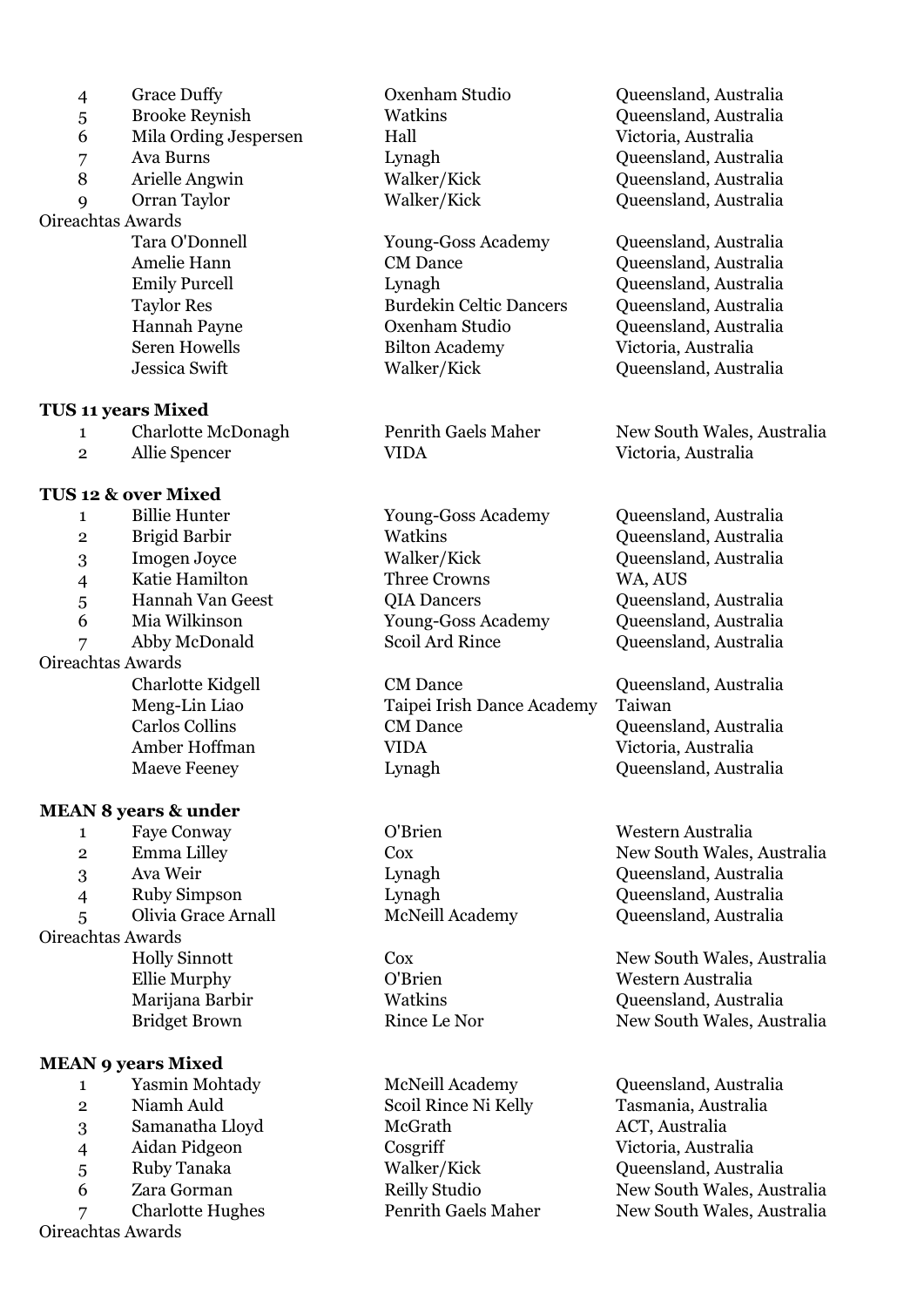| Annabelle Ho      | Rince Le Nor |
|-------------------|--------------|
| Matilda Kilmlin   | Walker/Kick  |
| Michelle Ryan     | O'Sullivan   |
| Ella Simmons      | Walker/Kick  |
| Johanna Brown     | Rince Le Nor |
| Dhanya Abeysinghe | Walker/Kick  |

#### **Mean 10 years Mixed**

|               | Jessica Rea               |  |
|---------------|---------------------------|--|
| $\mathcal{P}$ | Tabitha Orlando           |  |
| 3             | <b>Imagine Smith</b>      |  |
|               | <b>April Rose Hockley</b> |  |

#### **MEAN 11 years Mixed**

- 1 Gemma Leathley C'Sullivan C'Sullivan New Zealand
- 
- 
- 
- 

# Oireachtas Awards

| .                        |
|--------------------------|
| Lilian Coutts            |
| Charlotte Heslin         |
| Eloise Smith             |
| <b>Mackinley Canning</b> |
| Savitri Welsh            |

## **MEAN 12 years Mixed**

- 1 Georgia Greaves O'Connor Victoria, Australia
- 2 William Harcourt Cosgriff Cosserverse Victoria, Australia
- 3 Caitlin Leahy Three Crowns Western Australia
- 4 Sarah Mohtady McNeill Academy Queensland, Australia
- 
- 

# Oireachtas Awards

## **Mean 13 years Mixed**

| Amoretta Rourke |
|-----------------|
| Kelsie Wells    |

- 
- 
- 
- 
- =7 Madeline Adamson McGrath ACT, Australia
- 
- =7 Grace Turner O'Connor Victoria, Australia
- 10 Maeve Hicks Christine Ayres Victoria, Australia
- =11 Roisin Sillekens Hall Victoria, Australia
- 

2 Tabitha Orlando O'Connor Victoria, Australia 3 Imagine Smith McGrath ACT, Australia

5 Airlie McFarlane Miller Miller South Australia

Walker/Kick Queensland, Australia

Erin McCulloch Pacific Irish Dance Victoria, Australia

 Kelsie Wells Scoil Rince Ni Kelly Tasmania, Australia Eloise Leahy Hall Victoria, Australia Caitlyn Wells Scoil Rince Ni Kelly Tasmania, Australia Anika Williams Pacific Irish Dance Victoria, Australia Sarah Latham Scoil Rince Ni Kelly Tasmania, Australia

New South Wales, Australia Queensland, Australia New Zealand Queensland, Australia New South Wales, Australia Oueensland, Australia

1 Lynagh Queensland, Australia Spreagadh na Rince New South Wales, Australia

 Lauren Davie Scoil Ard Rince Queensland, Australia Lottie O'Hare Christine Ayres Victoria, Australia Lucy Thomsen Jackson Queensland, Australia Sarah Kelly McNeill Academy Queensland, Australia

> CM Dance **CM Dance** Queensland, Australia Rince Le Nor New South Wales, Australia g Sepandale Canning Penrith Gaels Maher New South Wales, Australia CM Dance Queensland, Australia

5 Zoe Miller CM Dance Queensland, Australia 6 Lily Manthey Oxenham Studio Queensland, Australia

Mia Coutts Walker/Kick Queensland, Australia Lachlan Hockley Spreagadh na Rince New South Wales, Australia Sierra Pennisi Jackson Queensland, Australia Arianne Watson Walker/Kick Queensland, Australia Claire McLeary Walker/Kick Queensland, Australia

e 1 1 - Spreagadh na Rince New South Wales, Australia =7 Sheridan Munro Spreagadh na Rince New South Wales, Australia =11 Lauren Jennings Spreagadh na Rince New South Wales, Australia